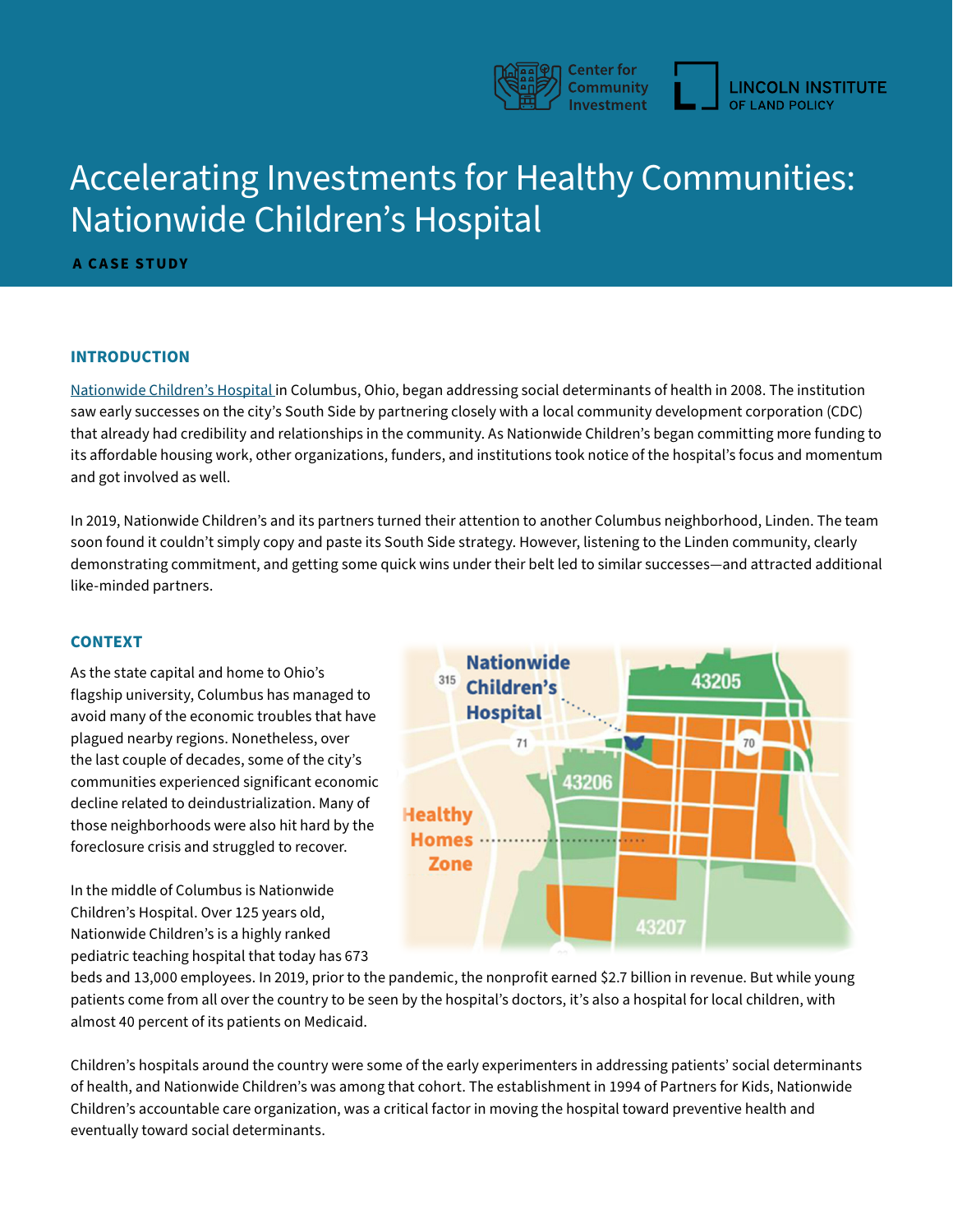Nationwide Children's sits at the edge of the South Side neighborhood, a once vibrant working-class community, where by the early 2000s, over half of the children were living in poverty, and abandoned and boarded-up homes dotted the streets (more recently, gentrification and displacement of long-time residents have become critical threats, in part due to the success of the efforts described here).

In 2008, when the hospital was expanding its footprint into the South Side, it became apparent that local residents didn't feel they had benefited from their proximity to the large, well-funded institution. That year, Nationwide Children's established [Healthy Neighborhoods Healthy Families](https://www.nationwidechildrens.org/about-us/population-health-and-wellness/healthy-neighborhoods-healthy-families) (HNHF), an initiative specifically aimed at addressing upstream factors like education, safety, and workforce development that can influence health. As part of the initiative, hospital leaders began partnering with [Community Development for All People](https://www.4allpeople.org/), a faith-based CDC that had already been working in the South Side and had demonstrated its effectiveness and commitment to the community. Together, they created [Healthy Homes](https://healthyhomescolumbus.org/), the affordable housing wing of HNHF.

The partnership thrived. As of 2018, Healthy Homes had brought investments of over \$50 million to a 52-block area in the South Side, helping to build or improve over 450 homes. Just as important, the hospital had cultivated a wide range of partnerships across the area—with groups like the city, United Way, the county land bank, the local Affordable Housing Trust, and several for-profit companies. And it had gained real trust and credibility among nearby residents.

## **NATIONWIDE LEVERAGES A GUARANTEE TO ATTRACT FUNDING**

At the same time as Healthy Homes was having an impact on the South Side, a group of people deeply involved in the neighborhood were working about a mile south of the Nationwide Children's target zone in the South Side. The goal of the nonprofit South Side Renaissance was similar: improving the area's housing options and sparking local economic growth. In part because of Healthy Homes' longtime work in the area, South Side Renaissance was able to identify funding to provide home repair grants to local homeowners.

"What we noticed is that as a result of the hospital's financial commitment to the construction of safe, decent, and affordable housing, additional financial support has followed," said Angela Mingo, community relations director at Nationwide Children's.

Nonetheless, South Side Renaissance struggled to acquire the kind of flexible funding it would need to build new housing. In response, in 2018, Nationwide Children's provided a \$1.5 million guarantee to anchor a South Side Renaissance Fund to finance the construction of scattered site rental housing in the neighborhood. This move was significant for more than its dollar amount: the hospital's commitment served as a credit enhancement that unlocked substantial capital from other investors.

"By guaranteeing \$1.5 million, we were able to unlock 10 times that much capital from banks and others who were a little more risk averse," said Tim Robinson, Nationwide's CEO.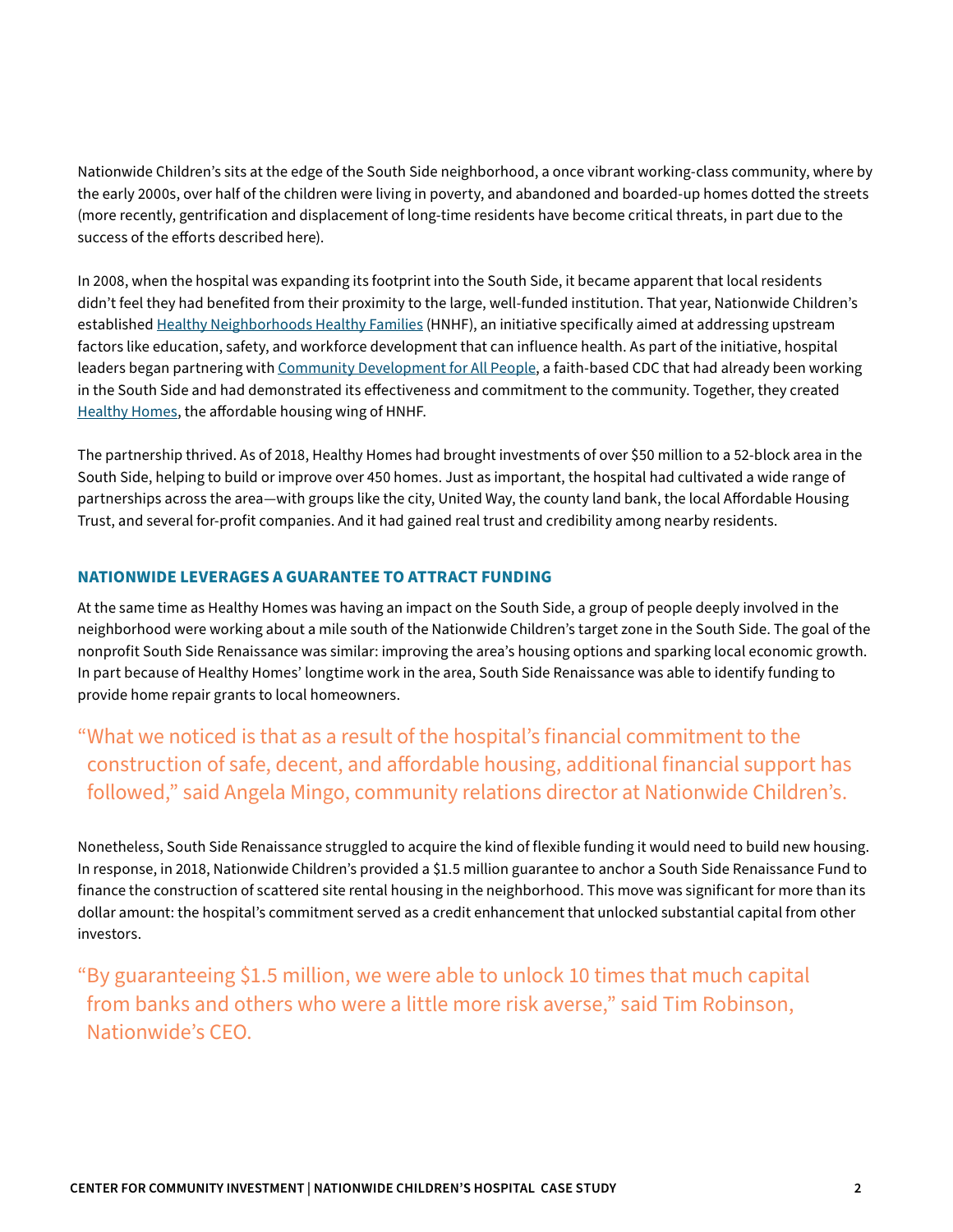Serving as the base of a "capital stack"—an arrangement of multiple types of financing with different levels of risk and return—the guarantee led to \$15 million in loans from a number of banks, including JPMorgan Chase, PNC Bank, and First Financial Bank, and other institutions.

The \$15 million revolving loan fund provides longterm [funding](https://www.dropbox.com/s/m2i2fjfn292xv2m/CCI_Nationwide_JohnWelty_003_V07_OC.mp4?dl=0) for acquiring, constructing, and financing up to 140 units of scattered-site rental housing, serving families with incomes up to 80 percent of the area median income (AMI). Housed at [Ohio Capital Finance](https://www.occh.org/)  [Corporation](https://www.occh.org/), a regional community development financial institution (CDFI), the fund also included \$5 million more in grants from nonprofits for specific community development projects. The fund has been so successful that Ohio Capital Finance Corporation is looking to replicate it elsewhere.



#### **A NEW PROGRAM, A NEW NEIGHBORHOOD**

Something else important occurred that year. At the end of 2018, Nationwide Children's joined five other large healthcare institutions in an initiative run by the [Center for Community Investment \(](https://centerforcommunityinvestment.org/)CCI). Accelerating Investments for Healthy [Communities](https://centerforcommunityinvestment.org/accelerating-investments-healthy-communities) (AIHC) was a three-year project designed to help participating health systems strategically deploy their assets to advance affordable housing by taking a systematic approach, going beyond individual transactions to build pipelines of deals, convening local partners to articulate community shared priorities, and utilizing their skills and relationships to improve the policy context and ecosystem in their targeted geographies.

Nationwide Children's already had deep experience building and repairing homes. But AIHC was about learning how to do more of what the hospital had begun with the South Side Renaissance Fund: leveraging its resources, expertise, and relationships in order to improve the social determinants of health in neighborhoods it served.

In 2020, Nationwide Children's began expanding its upstream focus to another disinvested Columbus neighborhood, Linden, which is located a few miles north of the hospital. Due to the success of Healthy Homes and the broader HNHF programs in the South Side, the mayor's office had requested that the partnership expand its efforts to another neighborhood. Given the hot housing market in Columbus, working in Linden was an opportunity to help avoid displacement pressure and invest in ways that would allow existing residents to benefit.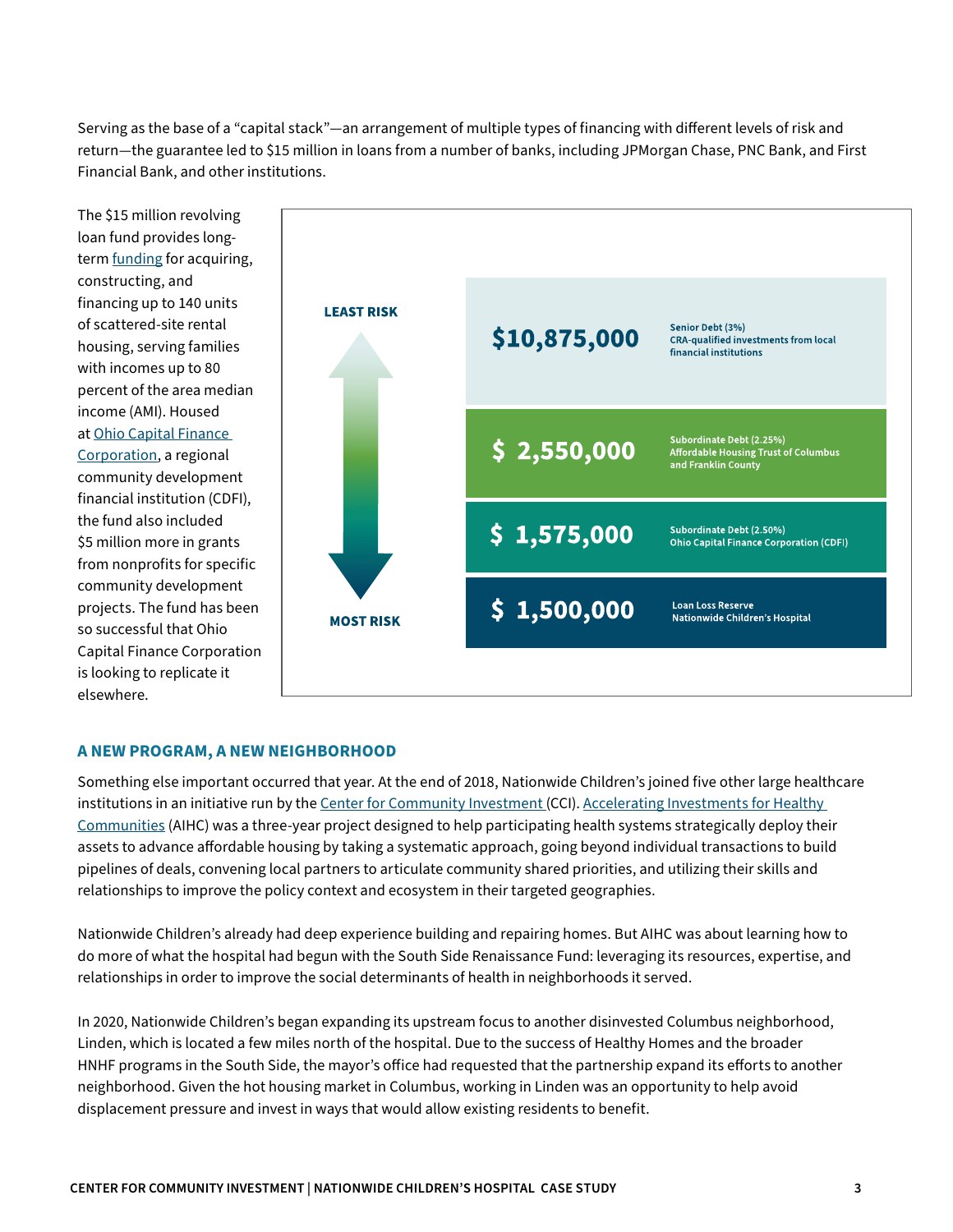Another key reason for the expansion was Robinson's promotion from chief financial officer to CEO. Robinson had been there throughout all of Nationwide Children's early work in the South Side, and he had seen the programs pay off. He knew, too, that with so many patients covered by Medicaid, improving their upstream living conditions would also benefit the hospital. His familiarity with and commitment to the work helped open up new opportunities.

Nationwide Children's already had a primary care center in Linden, as well as a mobile care center that regularly visits the community and a presence in the local schools. But it lacked a deep connection with the community itself and did not have a significant history of partnerships to draw on. Residents were also wary of the hospital after years of unfulfilled promises by other institutions.

"If Nationwide Children's was going to bring Healthy Neighborhoods Healthy Families there, the community had to trust Nationwide Children's first," Nick Jones, director of HNHF, has written.

### **GETTING SOME "QUICK WINS"**

It quickly became clear that importing the South Side strategy to Linden was not the right way to go.

The city had already spent much of 2017 and 2018 conducting a series of public meetings to identify Linden residents' hopes and plans for their community. The meetings culminated in the development of the [One Linden](https://www.onelinden.org/onelinden-plan) plan, which included 10 key goals, the first of which was "stabilize and expand housing options." In 2019, a new collaborative emerged out of that process, The [614 for Linden.](https://www.the614forlinden.org/) Composed of CDFIs and nonprofits—Nationwide Children's was one of them—the group's mission was to implement four of those 10 objectives, including the housing goal.

As they deepened their focus on Linden, HNHF staff realized that their efforts in the community would resemble a relay race: bringing fresh energy and new resources, HNHF would build on what had already been done and take the work a step farther.

Despite the coronavirus pandemic gripping the country, Nationwide Children's and its allies were determined to connect with residents and quickly get started. Community Development for All People remained a key partner in Healthy Homes, but the CDC had no prior experience in Linden. So Healthy Homes hired Patrice Allen Brady, a city planner and local resident with years of experience in Columbus, to coordinate outreach as a senior engagement manager at Healthy Homes. Brady and other staff members became regular presences at community meetings, participated in open houses and hosted community hours at a local social service agency, and established a Neighborhood Advisory Committee to gain input from residents and learn about their hopes and needs.

One of their main priorities, which had also been voiced in the meetings that resulted in the One Linden Plan, was a desire to help existing residents improve their homes. In response, Healthy Homes launched an \$875,000 home repair initiative which provided grants to pay for exterior home repairs to 37 Linden households with lower incomes in exchange for a promise to remain in the neighborhood for at least three years.

Nationwide Children's and its partners found the initiative extremely effective in demonstrating that the hospital was serious about its commitment to the neighborhood. It directly benefited current Linden residents and also provided Healthy Homes with some "quick wins" to generate trust.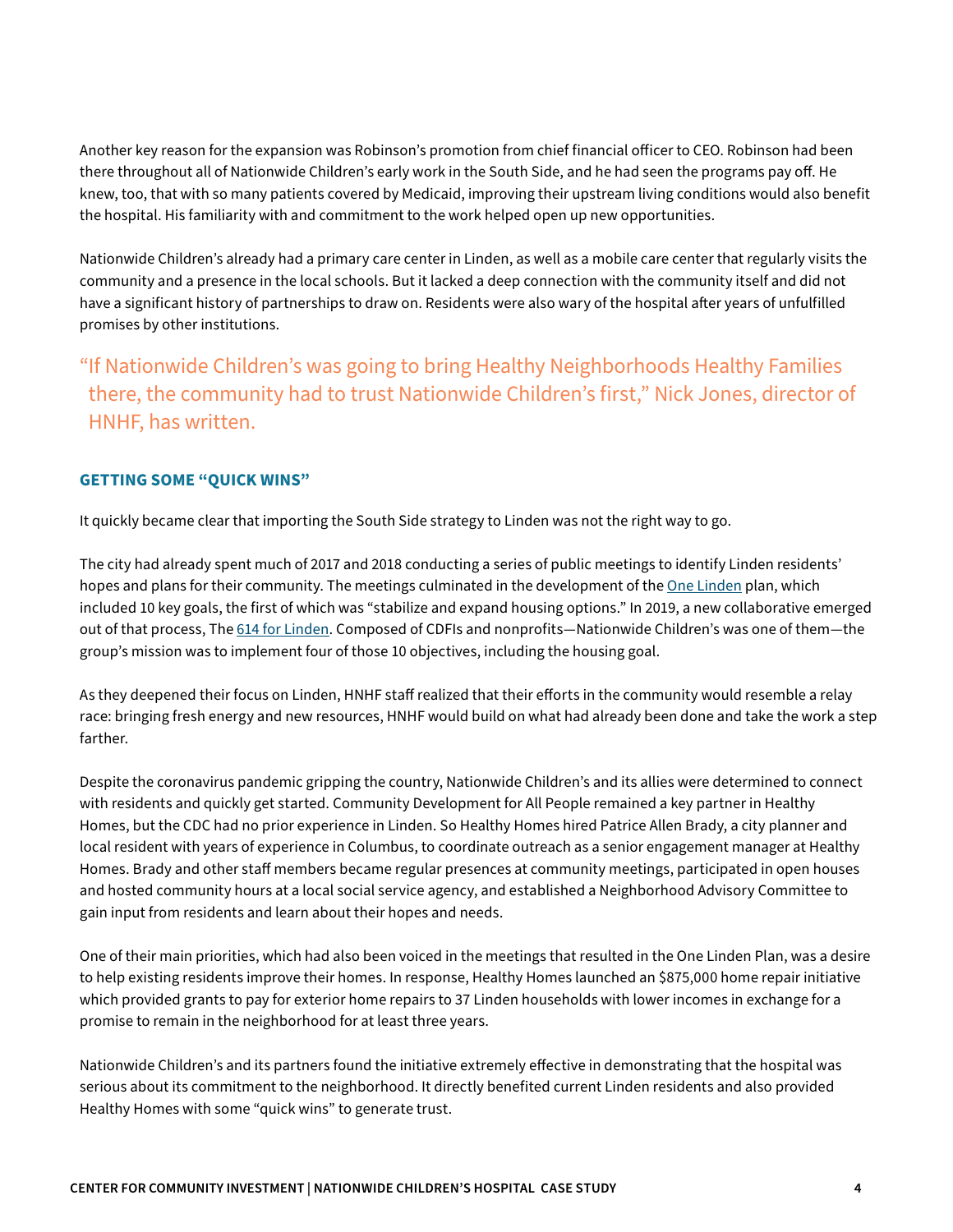"The home repair grant is really a great tool that has allowed us to show and prove our work in the community," said Brady. "The community can see the work happening, experience the work happening, and then also give voice to the work as well. We have a number of our community members who continue to promote our programs in the community based on their experience with their home repair program."

### **NATIONWIDE'S WORK IN LINDEN DRAWS OTHER FUNDERS**

For observers, this successful early foray into Linden demonstrated that the hospital and its partners had momentum, a coherent strategy, and the credibility and competence to do more. Just as Healthy Homes' work in the South Side led to other actors becoming involved in the South Side Renaissance Fund, the partnership's work in Linden attracted interest from new stakeholders. The notion that "resources follow coherence," a key tenet of CCI's AIHC initiative, was particularly true and welcome—as Healthy Homes began to develop new housing.

In 2021, Nationwide Children's and its partners planned to build 20 rental homes in Linden for families earning up to 80 percent of AMI. But a number of other organizations wound up also stepping in. For example, CareSource, a nonprofit, multistate health plan, had just announced it was committing \$50 million to affordable housing across the US, and was looking for a quick way to begin utilizing the funds. The Nationwide Children's Linden plan, already underway, looked like a good bet, and the health plan committed \$500,000 in low-interest loans and grants to the initiative.

Similarly, the city of Columbus had approximately \$350,000 of Neighborhood Stabilization grant funds it needed to use quickly, which it offered to Healthy Homes for homeownership projects in Linden. And JPMorgan Chase chose Nationwide as one beneficiary of the \$5 million in funding it provided to three AIHC participating hospitals, also because of the ongoing work in Linden.

By mid-2021, HNHF announced the creation of the Linden Healthy Homes Fund, a \$4.2 million effort to build and rehabilitate affordable rental housing for south Linden residents. Like the South Side Renaissance Fund, this fund will be managed by Ohio Capital Finance Corporation. Other sources of capital were Partners for Kids, Nationwide's accountable care organization, which committed \$875,000; The Robert Wood Johnson Foundation, which invested \$1.5 million, and the hospital itself, which provided an equity investment of \$875,000.

In the end, the fund is supporting the creation of 20 rental units, while collaborations between the hospital, the city, Columbus's land bank, the Central Ohio Community Land Trust, and local funders are producing another 20 homeownership units this year, with 30 more rental units projected in the year to come. The 20 homeownership units will be owned by the Central Ohio Community Land Trust, which will hold the land in perpetuity and provide homes through a 99-year land lease to buyers earning up to 120 percent of AMI.

By developing a pipeline with several different housing approaches, Healthy Homes can satisfy the needs of different types of residents: renters seeking homes in the neighborhood, homeowners whose homes need repair, and people who want to be homeowners but can only do so with a shared equity strategy like the community land trust. Healthy Homes is also utilizing manufactured housing, which can make the units less costly while providing designs compatible with the neighborhood.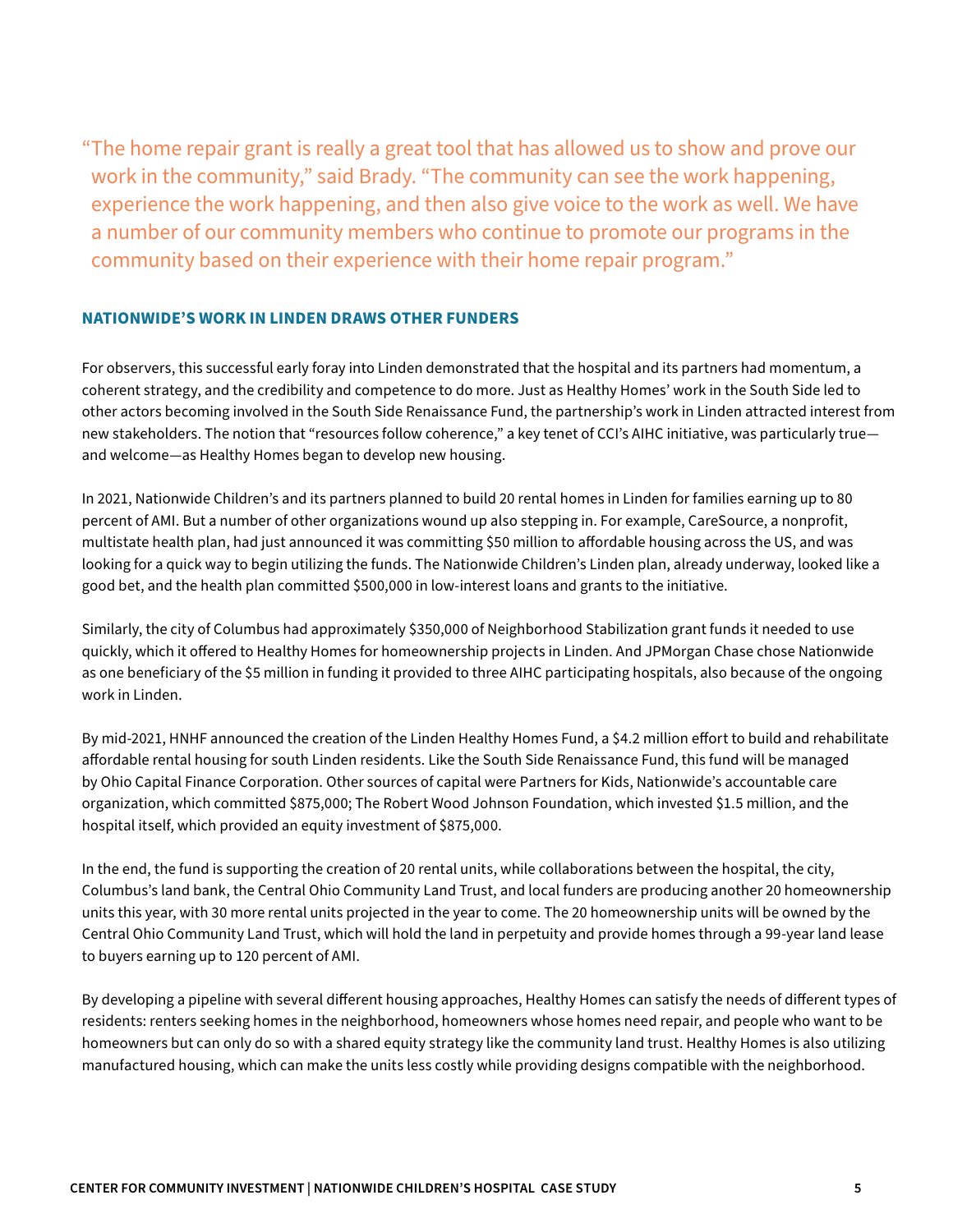The creation of the fund and the resulting Linden units were groundbreaking and will serve to strengthen the community investment ecosystem in Columbus in many ways. For example, the Central Ohio Community Land Trust has not worked in Linden before; its participation and the involvement of the Columbus Land Bank will result in permanent affordability despite rapidly accelerating local housing values. For other groups, like Partners for Kids, this was their first-ever investment in affordable housing.

"I'm especially excited about our recent work in Linden for two reasons," said Gretchen West, Executive Director of Healthy Homes. "First, the hospital was able to figure out new ways to finance our housing work, including investing our own funds. Second, we were able to make these new rental apartments truly affordable to current Linden residents, which will be an important step in preventing displacement."

## **NOT EVEN CLOSE TO DONE—IN LINDEN OR THE SOUTH SIDE**

Meanwhile, Nationwide Children's continues to work on the South Side. Recently Healthy Homes, together with a national affordable housing developer headquartered in Columbus, began work on a 60-unit multifamily building that will include an early learning center on the ground floor. Located on the South Side, the building's units will be affordable to families earning 40-80 percent of AMI.

Nationwide Children's staff who've been engaged in HNHF, particularly its various affordable housing initiatives, say the hospital's successes ultimately stem from its determination to work with local partners and to ensure that community members are engaged from start to finish.

But CEO Tim Robinson has said that the most important thing Nationwide did was simply to get started on this work, back in 2008.

"You know, it really comes down to that," he said recently. "There are so many synergies and opportunities that you will never imagine that come out of this. As you get into it, there are incredible partners. The impact is profound."